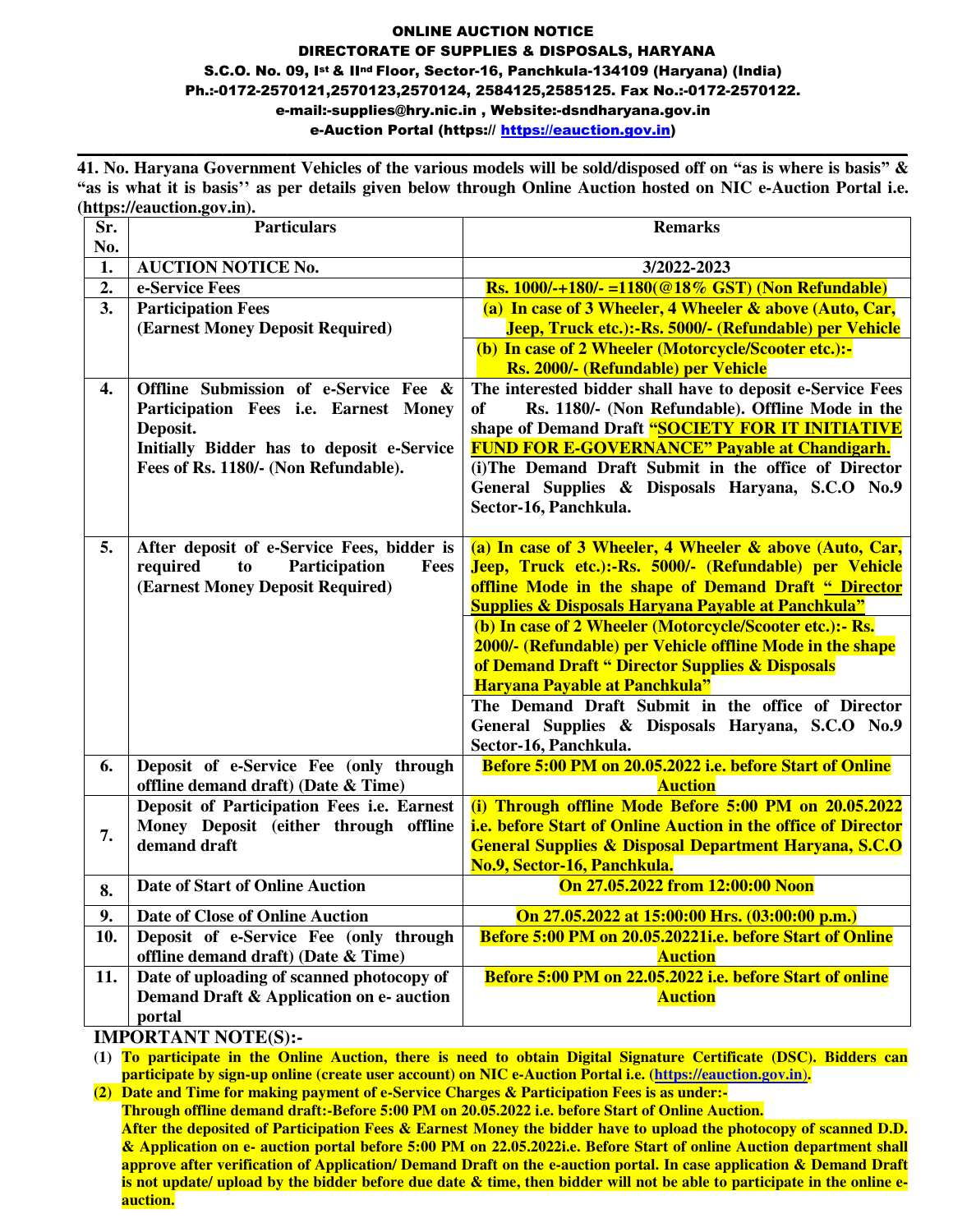#### I. GENERAL INFORMATION TO BIDDERS

- 1. The Bidders can download the e-Auction documents from the Portal: [\(https://e](https://)auction.gov.in).
- 2. The intending bidders before participation in the Online Auction/ bidding process will be required to create their user id and password at i.e [\(https://eauction.gov.in\)](https://eauction.gov.in/) step's to create user id and password steps:-
	- Go to Online Bidder Enrollment link at eauction.gov.in
	- Fill all the required information at online bidder enrollment page.
	- After successfully creation of user id and password intending bidder required to login in eauction.gov.in
	- Link Digital Signature Certificate( D.S.C) with indenting bidder's account at eauction.gov.in
	- After Successful completion of above said point's bidder will able to go at their home page screen at eauction.gov.in and then bidder can participated in intending auction.
	- Steps to be followed by the bidders to participate in e-auctions
	- 1. Select auction from multi-lots auction list in .
	- 2. Set as favorite.
	- 3. Check the detail of Auction carefully and accept the terms and conditions given at portal.
	- 4. Select the vehicles for which bidder want to participate in auction.
	- 5. Fill EMD related details for example. DD number, Bank Name, Date of issue of DD, Date of Expiry of DD.
	- 6. After the completion of above said points bidder need to upload scanned copy Demand Draft of EMD and application for which bidder is applying.
	- 7. Proceed further and click on Send for Approval button at last in portal.
	- 8. A receipt will generated at last after successfully applying in auction and all the bidders are requested to maintain the said receipt during the whole process of auction.
- 3. To be eligible to participate in the Online Auction. He/She will be required to make offline payment of e-Service Fee  $\&$ Participation Fees as per details provided in Page No. 1. The intended bidder who fails to pay e-Service Fee & Participation Fees under the stipulated time frame shall be restricted to participate under Online Auction.
- 4. The Bidders shall have to pay e-Service Fee as D.D in favor of "SOCIETY FOR IT INITIATIVE FUND FOR E-GOVERNANCE "& Participation Fees shall have to deposit( Earnest Money) in the shape of offline demand draft in favor of "Director Supplies & Disposal Department Haryana Payable at Panchkula" respectively. Both D.D s are to be deposit in office of DS& D by due date & time.
- 5. The Bidder shall send the demand draft in the favor of "Director Supplies & Disposal Haryana Payable at Panchkula" to the office of Directorate Supplies & Disposals Haryana Panchkula, S.C.O. No. 09, Ist & IInd Floor, Sector-16, Panchkula-134109 (Haryana) (India) Ph.:-0172-2570121,2570123,2570124, 2584125,2585125. Fax No.:-0172-2570122.
- 6. The interested bidders shall have to pay mandatorily e-Service fee of Rs.  $1000/-180/- 1180(@18% GST)$  (Rs. One Thousand One Hundred Eighty only) (Non Refundable) only through offline demand draft (Date & Time).
- 7. The payment of Participation Fees i.e. Earnest Money Deposit (EMD) shall be made by bidders only through offline demand draft) (Date & Time)

 If the intended bidder remits the funds through, offline demand draft the last date and time for payment will be 20.05.2022 before Start of Online Auction. Payments shall not be accepted during the Online Auction (thereby means that no bidder shall be allowed to participate during the process of the Online Auction i.e. the time of Start & till the Close of Online Auction/between 12:00:00 Noon to 03:00:00 p.m.).

- 8. Any bidder interested to participate in the Online Auction can submit/place his/her bid(s) on 27.05.2022 from 12:00:00 Noon upto 15:00:00 Hrs. (03:00:00 pm).
- 9. After the deposited of Participation Fees & Earnest Money the bidder have to uploaded the photocopy of D.D on e- auction portal before 5:00 PM on 22.05.2022i.e. Before Start of online Auction department should be approved the same in the eauction portal after verification of the D.D, S by the department if not update/ uploaded by the bidder will not able to participated in the auction.

 NOTE:-If the Online Auction for any item (vehicle) are cancelled or recalled on any grounds, the e-Service fee of Rs. 1000/-+180/- =1180(@18% GST) (Rs. One Thousand One Hundred Eighty only) (Non Refundable) will not be refunded to the bidder(s).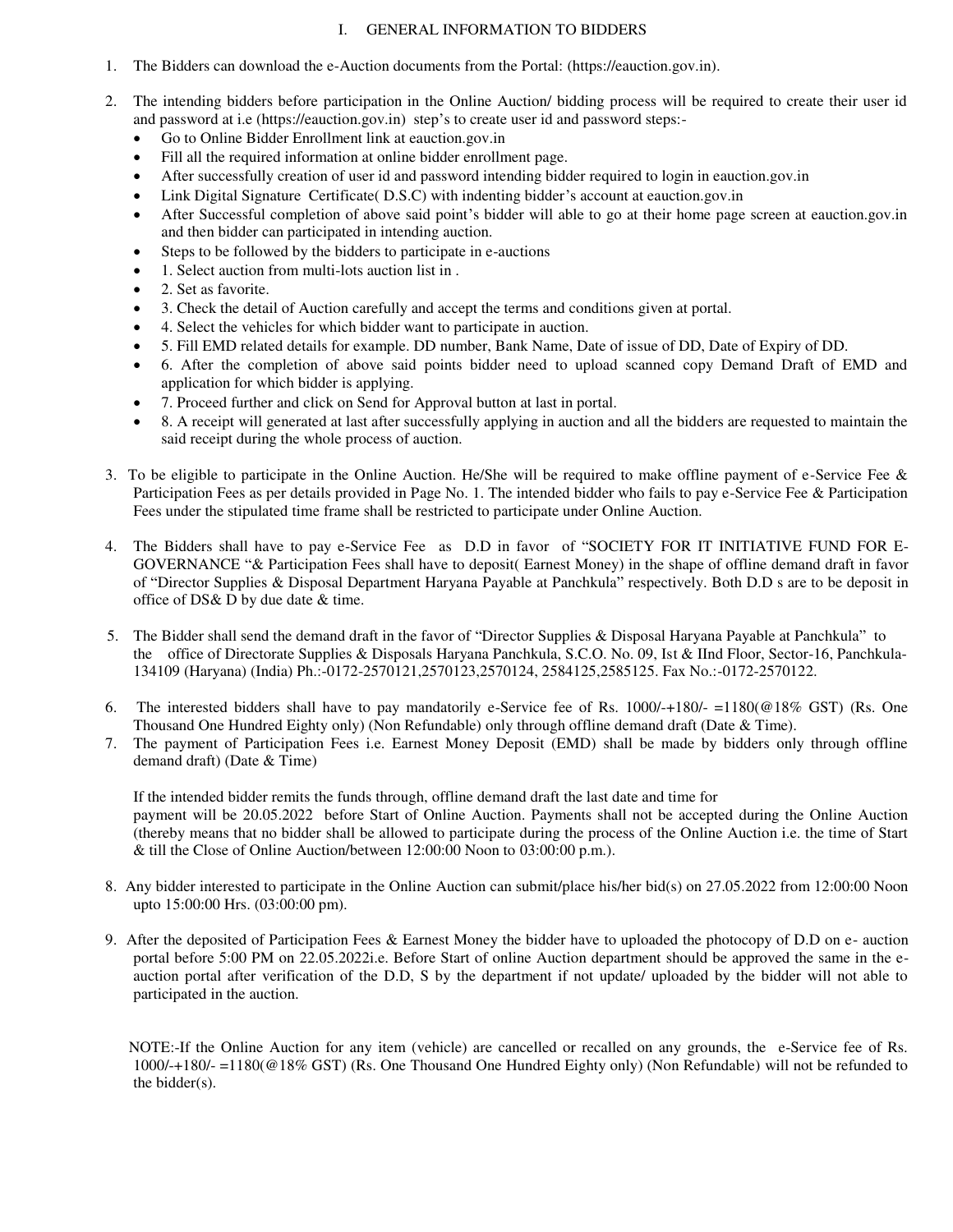### **II- Brief Description of 41 Nos. Condemned Vehicles available for Online Auction Scheduled to be held on 27.05.2022**

**The brief descriptions of the vehicles are available/can be viewed at Annexure-II of this document.** 

## **III .TERMS AND CONDITIONS OF ONLINE AUCTION**

| Sr. No. | <b>Details</b>                                                                                                                                                     |  |  |  |  |  |
|---------|--------------------------------------------------------------------------------------------------------------------------------------------------------------------|--|--|--|--|--|
| 1.      | The Online Auction for disposal of 41 Nos. condemned Vehicles will start on<br>27.05.2022 from 12:00:00 to 03:00:00 pm.                                            |  |  |  |  |  |
|         |                                                                                                                                                                    |  |  |  |  |  |
| 2.      | The vehicles will be sold on "as is where is basis" $\&$ "as is what it is basis".                                                                                 |  |  |  |  |  |
| 3.      | Eligibility of participation in online auction:-Any individual above the age of 18 years can participate in                                                        |  |  |  |  |  |
|         | online auction.                                                                                                                                                    |  |  |  |  |  |
| 4.      | Validity of Bid:-The validity of the offer will be for a period of 45 days from the closing date of the online                                                     |  |  |  |  |  |
|         | Auction.                                                                                                                                                           |  |  |  |  |  |
| 5.      | G.S.T. @ 18% or as applicable time to time shall be charged extra over & above the Highest Bid<br>accepted.                                                        |  |  |  |  |  |
| 6.      | It is the sole responsibility of the bidder to inspect the vehicles physically (thoroughly $\&$ carefully)                                                         |  |  |  |  |  |
|         | before participating in the Online Auction for the same.                                                                                                           |  |  |  |  |  |
| 7.      | No vehicle shall be auctioned without Valid Registration Card (R.C.).                                                                                              |  |  |  |  |  |
| 8.      | Bid incremental value:-The minimum bid incremental value will depend upon the category of vehicle(s)                                                               |  |  |  |  |  |
|         | available for auction.                                                                                                                                             |  |  |  |  |  |
|         | The categories and the bid increment value for these categories is as under:-                                                                                      |  |  |  |  |  |
|         | (a) In case of Three Wheeler, Four Wheeler and above types of Vehicle(s) (Car, Jeep, Truck                                                                         |  |  |  |  |  |
|         | etc.):- The bid incremental value for this category of vehicles Rs. $1000/-180/-1180/$ e $18\%$                                                                    |  |  |  |  |  |
|         | GST) (Non Refundable) (One Thousand One Hundred Eighty only).                                                                                                      |  |  |  |  |  |
|         | (b) In case of Two Wheeler types of Vehicle(s) (Motorcycle/Scooter etc.):- The bid                                                                                 |  |  |  |  |  |
|         | incremental value for this category of vehicles of Rs. 200/- (Two Hundred only).                                                                                   |  |  |  |  |  |
| 9.      | <b>Decision of Auction:-The decision of the Auction will be as under:-</b>                                                                                         |  |  |  |  |  |
|         | After the close of Online Auction, the online bids received will be put up before the Rate Approval<br>a.                                                          |  |  |  |  |  |
|         | Committee by the Disposal Branch of Supplies & Disposal Haryana for the final acceptance/rejection of                                                              |  |  |  |  |  |
|         | the bid. The Rate Approval Committee will consists of the following:-                                                                                              |  |  |  |  |  |
|         | Disposal Branch Officer O/o Directorate of Supplies & Disposal Haryana on behalf of DS&D.<br>i.                                                                    |  |  |  |  |  |
|         | ii. Representative of the Indenting Department not below the rank of Gazetted Officer.                                                                             |  |  |  |  |  |
|         | iii. Representative of the Transport Department Haryana not below the rank of Works Manager.                                                                       |  |  |  |  |  |
|         | iv. Representative of the PWD (B&R) Mechanical Sub-Division, Panchkula not below the rank of Sub<br>Divisional Engineer (SDE).                                     |  |  |  |  |  |
|         | The above committee reserves the right to accept/reject any bid without assigning any reason thereof.                                                              |  |  |  |  |  |
|         | The proceedings of the Rate Approval Committee as above shall be approved by Additional Director<br>$\mathbf b$ .                                                  |  |  |  |  |  |
|         | (Admin.), Supplies & Disposals Department Haryana.                                                                                                                 |  |  |  |  |  |
|         | c. Acceptance letters for rates shall be sent to the successful bidders on their registered e-mail ids along                                                       |  |  |  |  |  |
|         | with a copy to Indenting Department.                                                                                                                               |  |  |  |  |  |
| 10.     | Deposit of Sale Value of the Vehicle:-The bidder whose highest bid has been accepted and has been                                                                  |  |  |  |  |  |
|         | issued acceptance letter will deposit the Sale value of the vehicle mentioned in the acceptance letter with                                                        |  |  |  |  |  |
|         | the concerned Department/Govt. Agency within 15 working days from the date of issue of acceptance                                                                  |  |  |  |  |  |
|         | letter of their highest quoted rate. The concerned Department/ Govt. Agency are as per detail given under                                                          |  |  |  |  |  |
|         | the Heading:-Brief Description of 41 Nos. Condemned Vehicles available for Online Auction.                                                                         |  |  |  |  |  |
| 11.     | <b>Deposit of G.S.T.</b> @ 18% or as applicable time to time:-The bidder whose highest bid has been accepted                                                       |  |  |  |  |  |
|         | and has been issued acceptance letter will deposit the G.S.T. @ 18% or as applicable time to time of Sale                                                          |  |  |  |  |  |
|         | Value of the Vehicle in the shape of Demand Draft issued in favour of Director, Supplies & Disposals,                                                              |  |  |  |  |  |
|         | Haryana payable at Panchkula in the O/o Directorate of Supplies & Disposals, Haryana, S.C.O. No. 09, $Ist$ &                                                       |  |  |  |  |  |
|         | $IInd$ Floor, Sector-16, Panchkula-134109 (Haryana) within 15 working days (between 09.00 a.m. to 5.00 p.m.)                                                       |  |  |  |  |  |
| 12.     | from the date of issue of acceptance letter in their favour.<br>Release Order for Vehicle:-On receipt of documentary proof of deposit of Sale Value of Vehicle and |  |  |  |  |  |
|         | Deposit of G.S.T. $@18\%$ or as applicable time to time as stated in Para 12 and 13 above, the Indenting                                                           |  |  |  |  |  |
|         | Department will issue Vehicle Release Order to the purchaser under intimation to this office.                                                                      |  |  |  |  |  |
| 13.     | Place of Delivery:-Consignee's site on "as is where is basis" & "as is what it is basis".                                                                          |  |  |  |  |  |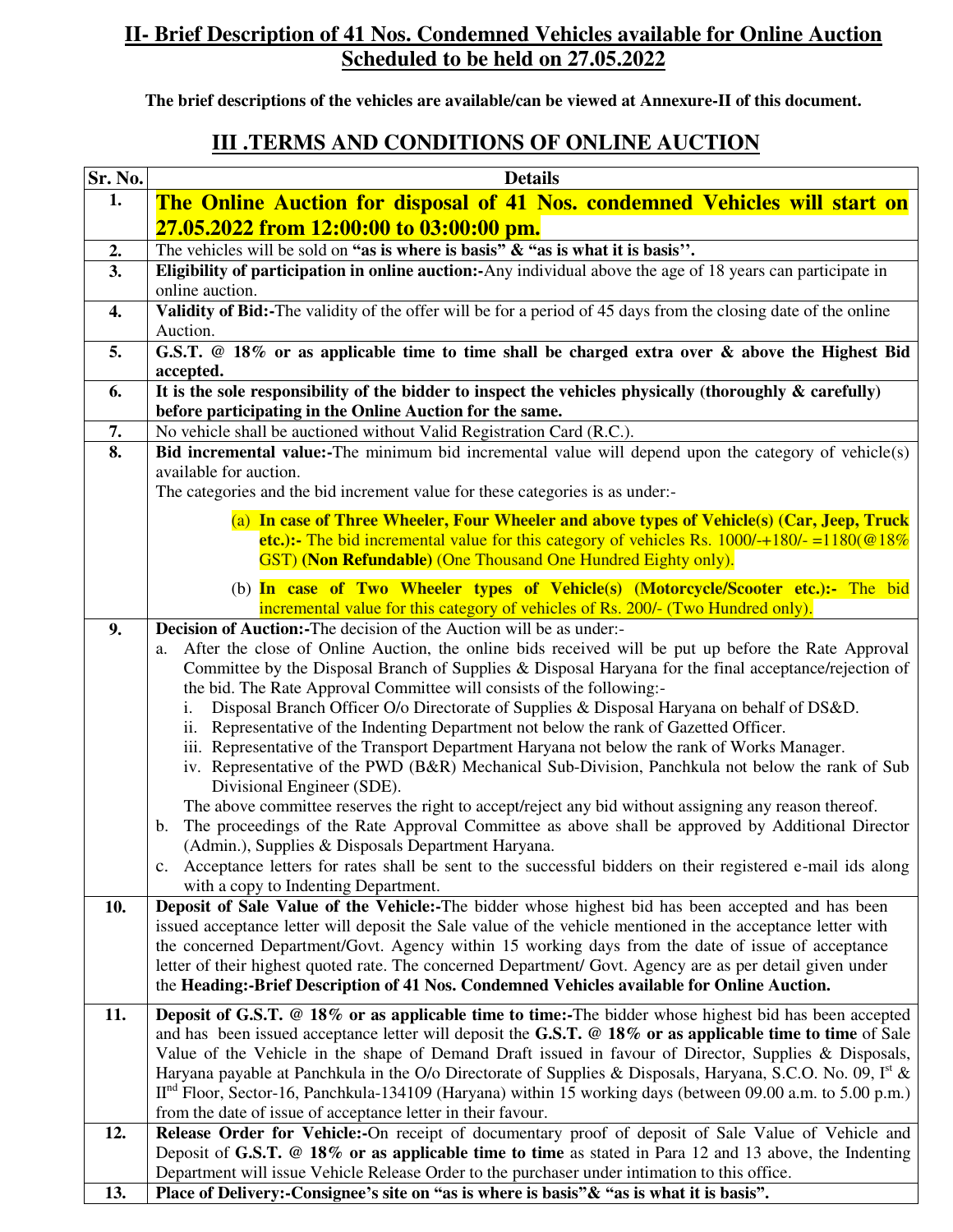| 14. | G.S.T. @ 18% or as applicable time to time Once deposited will not be refunded in any circumstances.             |  |  |  |  |  |  |
|-----|------------------------------------------------------------------------------------------------------------------|--|--|--|--|--|--|
| 15. | Retaining/Not Retaining of Registration No. of Vehicle:-It is the sole prerogative of the indenting              |  |  |  |  |  |  |
|     | department as to whether they will retain the Registration No. of the vehicles mentioned in the list or allow to |  |  |  |  |  |  |
|     | be transferred in the name of the bidder.                                                                        |  |  |  |  |  |  |
|     | (a) If the indenting department retains the Registration No. of the vehicles mentioned in the list then          |  |  |  |  |  |  |
|     | new number will be provided by the Transport Department at the time of transfer of the                           |  |  |  |  |  |  |
|     | Registration Card (RC).                                                                                          |  |  |  |  |  |  |
|     | (b) If the indenting department allows for transfer of the Registration No. of the vehicles mentioned in         |  |  |  |  |  |  |
|     | the list to the bidder then bidder has to deposit the requisite Govt. Fees to the Transport Department           |  |  |  |  |  |  |
|     | for obtaining the particular number at the time of transfer of the Registration Card (RC).                       |  |  |  |  |  |  |
| 16. | Refund of Participation Fees (EMD):-The same Demand Draft will be send to the concern bidder                     |  |  |  |  |  |  |
|     | trough postal service on the address provided by bidder.                                                         |  |  |  |  |  |  |
|     | In case of unsuccessful bidders (whose rates are not Highest), the demand draft of the participation fees        |  |  |  |  |  |  |
|     | (EMD) will be returned within 7 days from the date of close of Online Auction Participation Fees (EMD).          |  |  |  |  |  |  |
|     | throught pastel service.                                                                                         |  |  |  |  |  |  |
|     | (a) In case of successful bidders whose rates have been accepted and acceptance letter has been issued in        |  |  |  |  |  |  |
|     | this regard, their Participation Fees shall be retained till the time of completion of payments process of       |  |  |  |  |  |  |
|     | case as mentioned in Para 12 and 13 above. Once the successful bidder deposits the Sale Value of the             |  |  |  |  |  |  |
|     | Vehicle along with G.S.T. $@18\%$ or as applicable time to time as mentioned in the acceptance                   |  |  |  |  |  |  |
|     | letter at the designated places and within the specified time period and finally the release order of the        |  |  |  |  |  |  |
|     | vehicle will be issued in their favour, their Participation Fees shall be automatically refunded through         |  |  |  |  |  |  |
|     | electronic mode directly in their accounts as per details provided by them at the time of payment of             |  |  |  |  |  |  |
|     | Participation Fees (EMD).                                                                                        |  |  |  |  |  |  |
|     | (b) In case of bidders whose rates are Highest in any of the Vehicle $\&$ their rates for other Vehicles are not |  |  |  |  |  |  |
|     | Highest for which they have participated in the Online Auction (qualify/successful as highest bidder in          |  |  |  |  |  |  |
|     | one or more Vehicle & does not qualify as Highest Bidders for other Vehicles) will be treated as                 |  |  |  |  |  |  |
|     | successful bidders & their Participation Fee will be refunded as per procedure mentioned above at                |  |  |  |  |  |  |
|     | Point No. (b).                                                                                                   |  |  |  |  |  |  |
| 17. | Forfeiture of Participation Fees (EMD):-(i) Before closing of the e-Auction i.e. during the bidding              |  |  |  |  |  |  |
|     | process:-Participation Fees (EMD) will be forfeited if the bidder withdraws or amends from the e-Auction         |  |  |  |  |  |  |
|     | under any circumstances $\&$ also impairs or derogates the e-Auction in any respect.                             |  |  |  |  |  |  |
|     | (ii) After issuance of the Acceptance Letter: - Participation Fees (EMD) will be forfeited if the bidder         |  |  |  |  |  |  |
|     | fails to deposit the requisite Sale Value of Vehicle alongwith G.S.T. @ 18% or as applicable time to             |  |  |  |  |  |  |
|     | time within the stipulated period after issuance of the acceptance letter in his/her favour.                     |  |  |  |  |  |  |
| 18. | The Director of Supplies & Disposals, Haryana having its Headquarter at Panchkula or his nominee                 |  |  |  |  |  |  |
| 19. | reserve the right to accept/reject any bid without assigning any reasons thereof.                                |  |  |  |  |  |  |
|     | All the cases of dispute, if any, will be settled subject to jurisdiction of Panchkula district.                 |  |  |  |  |  |  |

# **IV-Other Details**

**1.** In case of any query regarding process of **e-Auction**, the intended bidder can contact the service provider at below mentioned address:-

**Help Desk = 0172-2700275 E-Mail eproc.nichry@yahoo.com**

> **Assistant District Attorney,** *for* **& on behalf of Governor of Haryana.**